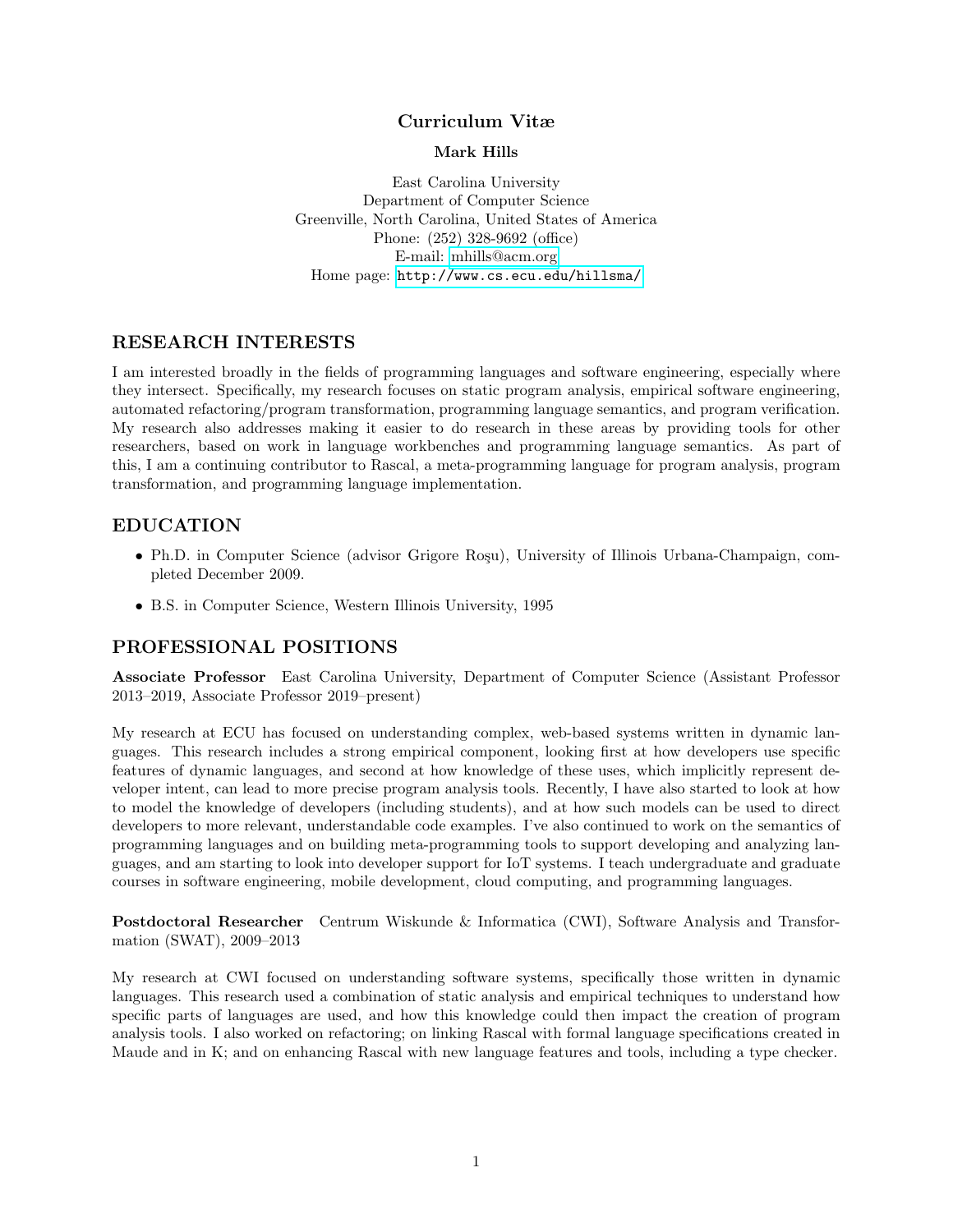Research Assistant Dept. of Computer Science, University of Illinois, 2004–2009

I worked with Professor Grigore Rosu on the rewriting logic semantics of programming languages. My research included defining new and existing languages using rewriting logic, developing improved notations for specifying language semantics, developing techniques to improve the modularity of language definitions, and developing tool support for language design. Using these techniques, I defined an analysis framework for C based on a formal semantics of the language. To show the capabilities of this framework, I also defined an analysis for checking the safe use of units of measurement.

Lecturer Dept. of Computer Science, University of Illinois, 2006 and 2008

Course instructor for CS421, Programming Languages and Compilers. Tasks included preparing and delivering lectures, developing homeworks and tests, working with students to develop appropriate course projects, grading homeworks, tests, and projects, and working with students to provide an effective learning environment. Students included a mix of undergraduate, on-campus graduate, and online graduate students.

Teaching Assistant Dept. of Computer Science, University of Illinois, 2004–2007

Served as a teaching assistant for CS422, Programming Language Design, delivered lecture on several occasions, provided support over the course newsgroup and in one-on-one meetings with students, developed the course project, graded homeworks and project submissions.

Research Assistant Dept. of Computer Science, University of Illinois, 2003–2004

Worked with Professor Laxmikant Kale on an orchestration language for parallel object-based systems; collaborated with other research areas and departments on a parallel version of a physical simulation framework.

Technology Consultant Inforte Corp., 1995–2002, Independent, 2003

Worked on all aspects of application requirements, architecture, design, development, and deployment; managed technology aspects of custom development projects; worked directly with software vendors to customize and improve products; trained internal staff on technology issues.

# PUBLICATIONS

### Refereed Conference and Workshop Papers

- [1] M. Hills. Introducing DevOps Techniques in a Software Construction Class. In Proceedings of the 32nd IEEE Conference on Software Engineering Education and Training (CSEE&T 2020), pages 1–5. IEEE, 2020. <https://doi.org/10.1109/CSEET49119.2020.9206183>
- [2] D. Anderson and M. Hills. Supporting Analysis of SQL Queries in PHP AiR. In Proceedings of the 17th IEEE International Working Conference on Source Code Analysis and Manipulation (SCAM 2017), Engineering Track, pages 153–158. IEEE, 2017. <https://doi.org/10.1109/SCAM.2017.23>
- [3] D. Anderson and M. Hills. Query Construction Patterns in PHP. In Proceedings of the 24th IEEE International Conference on Software Analysis, Evolution, and Reengineering (SANER 2017), ERA Track, pages 452–456. IEEE, 2017. <http://dx.doi.org/10.1109/SANER.2017.7884652>
- [4] M. Hills. Navigating the WordPress Plugin Landscape. In Proceedings of the 24th IEEE International Conference on Program Comprehension (ICPC 2016), pages 1–10. IEEE, 2016. [http://dx.doi.org/](http://dx.doi.org/10.1109/ICPC.2016.7503709) [10.1109/ICPC.2016.7503709](http://dx.doi.org/10.1109/ICPC.2016.7503709) (Acceptance Rate: 30%)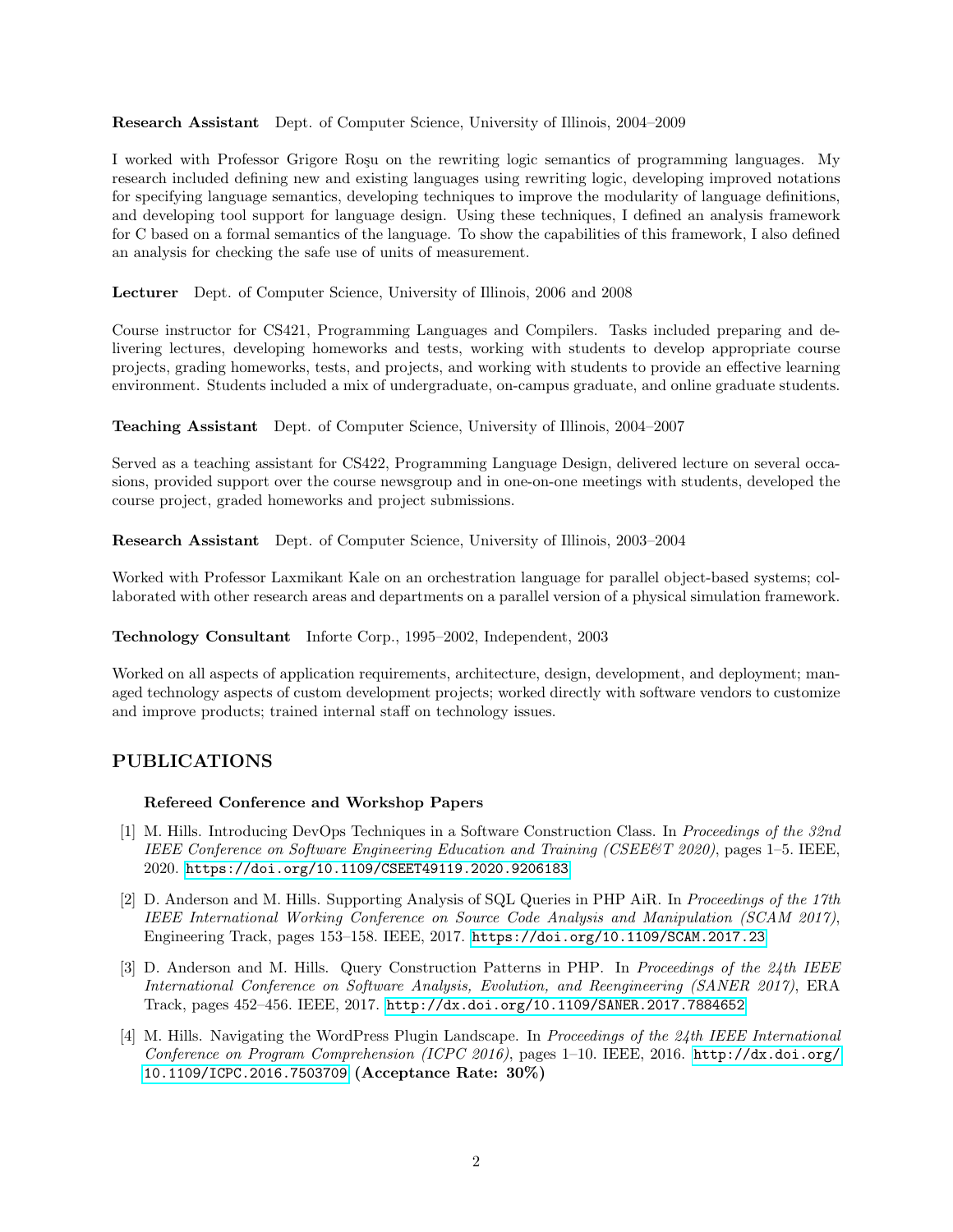- [5] M. Hills. Variable Feature Usage Patterns in PHP. In Proceedings of the 30th IEEE/ACM International Conference on Automated Software Engineering (ASE 2015), pages 563–573. IEEE, 2015. [http://dx.](http://dx.doi.org/10.1109/ASE.2015.72) [doi.org/10.1109/ASE.2015.72](http://dx.doi.org/10.1109/ASE.2015.72) (Acceptance Rate: 21%)
- [6] M. Hills. Supporting PHP Dynamic Analysis in PHP AiR. In Proceedings of the 13th International Workshop on Dynamic Analysis (WODA 2015), pages 37–38. ACM, 2015. [http://dx.doi.org/10.](http://dx.doi.org/10.1145/2823363.2823373) [1145/2823363.2823373](http://dx.doi.org/10.1145/2823363.2823373)
- [7] M. Hills. Evolution of Dynamic Feature Usage in PHP. In Proceedings of the 22nd IEEE International Conference on Software Analysis, Evolution, and Reengineering (SANER 2015), ERA Track, pages 525–529. IEEE, 2015. <http://dx.doi.org/10.1109/SANER.2015.7081870>
- [8] B. Basten and M. Hills and P. Klint and D. Landman and A. Shahi and M. Steindorfer and J.J. Vinju.  $M<sup>3</sup>$ : A General Model for Source Code Analytics in Rascal. In Proceedings of the 1st IEEE International Workshop on Software Analytics (SWAN 2015), pages 25–28. IEEE, 2015. [http://dx.doi.org/10.](http://dx.doi.org/10.1109/SWAN.2015.7070485) [1109/SWAN.2015.7070485](http://dx.doi.org/10.1109/SWAN.2015.7070485)
- [9] M. Hills and P. Klint and J.J. Vinju. Static, Lightweight Includes Resolution for PHP. In Proceedings of the 29th IEEE/ACM International Conference on Automated Software Engineering (ASE 2014), pages 503–514. ACM, 2014. <http://dx.doi.org/10.1145/2642937.2643017> (Acceptance Rate: 20%)
- [10] M. Hills. Streamlining Control-Flow Graph Construction with DCFlow. In Proceedings of the 7th International Conference on Software Language Engineering (SLE 2014), volume 8706 of LNCS, pages 322–341. Springer, 2014. [http://dx.doi.org/10.1007/978-3-319-11245-9\\_18](http://dx.doi.org/10.1007/978-3-319-11245-9_18) (Acceptance Rate: 30%)
- [11] M. Hills and P. Klint. PHP AiR: Analyzing PHP Systems with Rascal. In Proceedings of the 2014 Software Evolution Week—IEEE Conference on Software Maintenance, Reengineering and Reverse Engineering (CSMR-WCRE 2014), pages 454–457. IEEE, 2014. [http://dx.doi.org/10.1109/CSMR-WCRE.](http://dx.doi.org/10.1109/CSMR-WCRE.2014.6747217) [2014.6747217](http://dx.doi.org/10.1109/CSMR-WCRE.2014.6747217)
- [12] M. Hills and P. Klint and J.J. Vinju. An Empirical Study of PHP Feature Usage: A Static Analysis Perspective. In Proceedings of the 2013 International Symposium on Software Testing and Analysis (ISSTA 2013), pages 325–335. ACM, 2013. <http://dx.doi.org/10.1145/2483760.2483786> (Acceptance Rate: 26%)
- [13] M. Hills and P. Klint. Enabling PHP Software Engineering Research in Rascal. Appeared in workshop proceedings for the 4th International Workshop on Academic Software Development Tools and Techniques (WASDeTT 2013). [http://www.cs.ecu.edu/hillsma/publications/](http://www.cs.ecu.edu/hillsma/publications/hills-klint-2013-wasdett.pdf) [hills-klint-2013-wasdett.pdf](http://www.cs.ecu.edu/hillsma/publications/hills-klint-2013-wasdett.pdf)
- [14] M. Hills and P. Klint and J.J. Vinju. Meta-Language Support for Type-Safe Access to External Resources. In Proceedings of the 5th International Conference on Software Language Engineering (SLE 2012), volume 7745 of LNCS, pages 372–391. Springer, 2013. [http://dx.doi.org/10.1007/](http://dx.doi.org/10.1007/978-3-642-36089-3_21) [978-3-642-36089-3\\_21](http://dx.doi.org/10.1007/978-3-642-36089-3_21)
- [15] M. Hills and P. Klint and J.J. Vinju. Scripting a Refactoring with Rascal and Eclipse. In Proceedings of the 5th Workshop on Refactoring Tools (WRT 2012), pages 40-49. ACM, 2012. [http://dx.doi.org/](http://dx.doi.org/10.1145/2328876.2328882) [10.1145/2328876.2328882](http://dx.doi.org/10.1145/2328876.2328882)
- [16] M. Hills and P. Klint and J.J. Vinju. RLSRunner: Linking Rascal with K for Program Analysis. In Proceedings of the 4th International Conference on Software Language Engineering (SLE 2011), volume 6940 of LNCS, pages 344–353. Springer, 2011. [http://dx.doi.org/10.1007/978-3-642-28830-2\\_19](http://dx.doi.org/10.1007/978-3-642-28830-2_19)
- [17] M. Hills and P. Klint and T.v.d. Storm and J.J. Vinju. A Case of Visitor versus Interpreter Pattern. In Proceedings of the 49th International Conference on Objects, Models, Components, and Patterns (TOOLS 2011), volume 6705 of LNCS, pages 228–243. Springer, 2011. [http://dx.doi.org/10.1007/](http://dx.doi.org/10.1007/978-3-642-21952-8_17) [978-3-642-21952-8\\_17](http://dx.doi.org/10.1007/978-3-642-21952-8_17) (Acceptance Rate: 28%)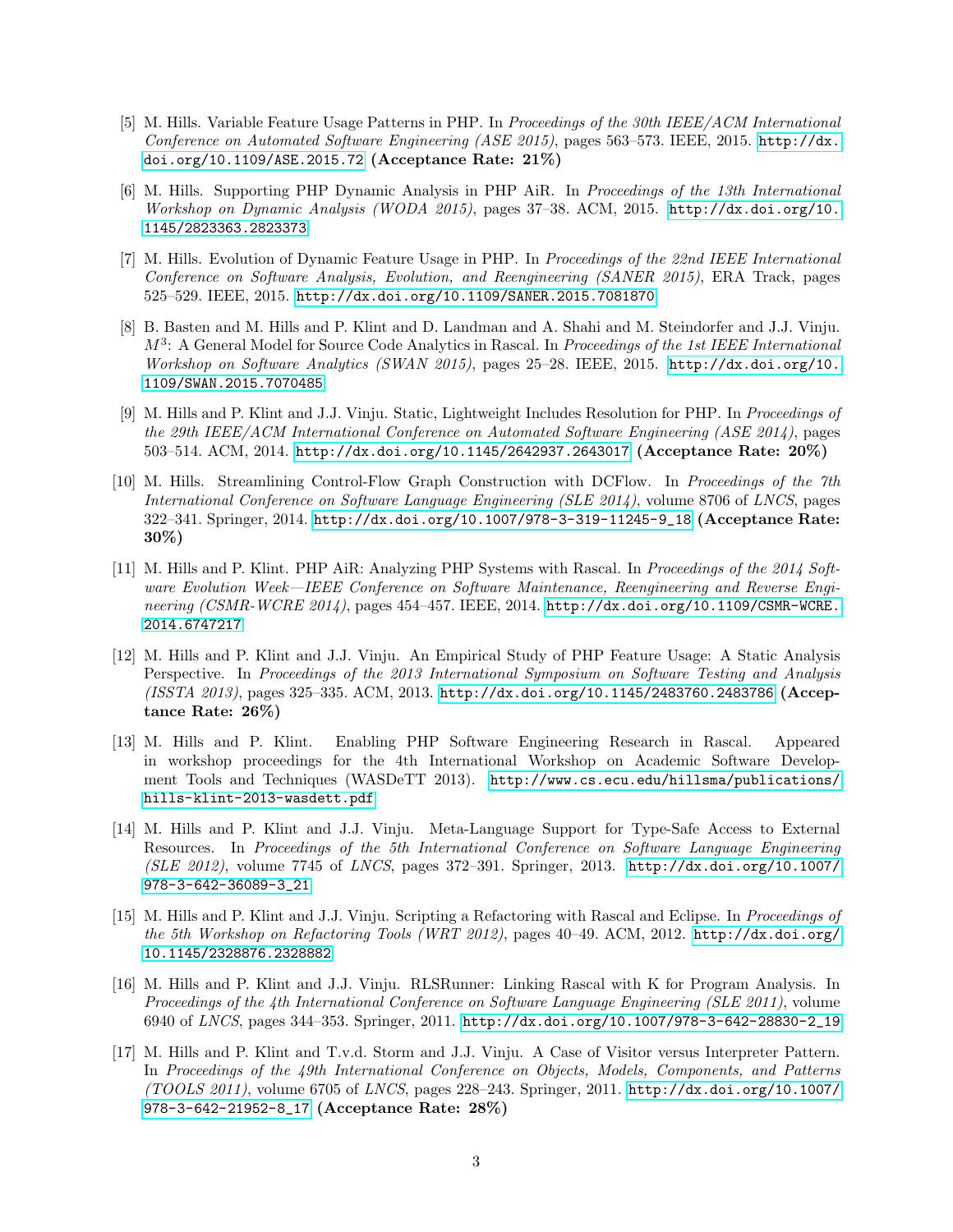- [18] M. Hills and G. Rosu. A Rewriting Logic Semantics Approach to Modular Program Analysis. In Proceedings of the 21st International Conference on Rewriting Techniques and Applications (RTA 2010), volume 6 of Leibniz International Proceedings in Informatics (LIPIcs), pages 151–160. Schloss Dagstuhl– Leibniz-Zentrum fuer Informatik, 2010. <http://dx.doi.org/10.4230/LIPIcs.RTA.2010.151>
- [19] M. Hills and G. Roşu. Towards a Module System for K. In Proceedings of the 19th International Workshop on Recent Trends in Algebraic Development Techniques (WADT 2008), volume 5486 of LNCS, pages 187–205. Springer, 2009. [http://dx.doi.org/10.1007/978-3-642-03429-9\\_13](http://dx.doi.org/10.1007/978-3-642-03429-9_13)
- [20] M. Hills, F. Chen, and G. Roşu. A Rewriting Logic Approach to Static Checking of Units of Measurement in C. In Proceedings of the Ninth International Workshop on Rule-Based Programming (RULE 2008), volume 290 of ENTCS, pages 51–67. Elsevier, 2012. [http://dx.doi.org/10.1016/j.entcs.2012.11.](http://dx.doi.org/10.1016/j.entcs.2012.11.011) [011](http://dx.doi.org/10.1016/j.entcs.2012.11.011)
- [21] M. Hills. Memory Representations in Rewriting Logic Semantics Definitions. In Proceedings of the Seventh International Workshop on Rewriting Logic and its Applications (WRLA 2008), volume 238 of ENTCS, pages 155–172. Elsevier, 2009. <http://dx.doi.org/10.1016/j.entcs.2009.05.018>
- [22] M. Hills and G. Roşu. KOOL: An Application of Rewriting Logic to Language Prototyping and Analysis. In Proceedings of the 18th International Conference on Term Rewriting and Applications (RTA 2007), volume 4533 of LNCS, pages 246–256. Springer, 2007. [http://dx.doi.org/10.1007/](http://dx.doi.org/10.1007/978-3-540-73449-9_19) [978-3-540-73449-9\\_19](http://dx.doi.org/10.1007/978-3-540-73449-9_19)
- [23] M. Hills and G. Rosu. On Formal Analysis of OO Languages using Rewriting Logic: Designing for Performance. In Proceedings of the 9th IFIP WG 6.1 International Conference on Formal Methods for Open Object-Based Distributed Systems (FMOODS 2007), volume 4468 of LNCS, pages 107–121. Springer, 2007. [http://dx.doi.org/10.1007/978-3-540-72952-5\\_7](http://dx.doi.org/10.1007/978-3-540-72952-5_7)
- [24] M. Hills, T. F. Serbănută, and G. Roșu. A Rewrite Framework for Language Definitions and for Generation of Efficient Interpreters. In Proceedings of the 6th International Workshop on Rewriting Logic and its Applications (WRLA 2006), volume 176 of ENTCS, pages 215–231. Elsevier, 2007. [http:](http://dx.doi.org/10.1016/j.entcs.2007.06.017) [//dx.doi.org/10.1016/j.entcs.2007.06.017](http://dx.doi.org/10.1016/j.entcs.2007.06.017)
- [25] L. V. Kalé, M. Hills, and C. Huang. An Orchestration Language for Parallel Objects. In *Proceedings of* Seventh Workshop on Languages, Compilers, and Run-time Support for Scalable Systems (LCR 2004), Houston, Texas, October 2004. <http://dx.doi.org/10.1145/1066650.1066658>

#### Journal Papers

- [26] M. Hills and P. Klint and J.J. Vinju. Enabling PHP software engineering research in Rascal. In Science of Computer Programming, volume 134, pages 37–46. Elsevier, 2017. [http://dx.doi.org/10.1016/j.](http://dx.doi.org/10.1016/j.scico.2016.05.003) [scico.2016.05.003](http://dx.doi.org/10.1016/j.scico.2016.05.003)
- [27] B. Basten and J. van den Bos and M. Hills and P. Klint and A. Lankamp and B. Lisser and A. van der Ploeg and T. van der Storm and J.J. Vinju. Modular Language Implementation in Rascal—experience report. In Science of Computer Programming, volume 114, pages 7–19. Elsevier, 2015. [http://dx.doi.](http://dx.doi.org/10.1016/j.scico.2015.11.003) [org/10.1016/j.scico.2015.11.003](http://dx.doi.org/10.1016/j.scico.2015.11.003)

#### Invited Conference and Workshop Publications

- [28] M. Hills and P. Klint and J.J. Vinju. Program Analysis Scenarios in Rascal. In Proceedings of the 9th International Workshop on Rewriting Logic and its Applications (WRLA 2012), volume 7571 of LNCS, pages 10–30. Springer, 2012. [http://dx.doi.org/10.1007/978-3-642-34005-5\\_2](http://dx.doi.org/10.1007/978-3-642-34005-5_2)
- [29] J.v.d. Bos and M. Hills and P. Klint and T.v.d. Storm and J.J. Vinju. Rascal: From Algebraic Specification to Meta-Programming. In Proceedings of the Second International Workshop on Algebraic Methods in Model-Based Software Engineering (AMMSE 2011), volume 56 of EPTCS, pages 15–32. 2011. <http://dx.doi.org/10.4204/EPTCS.56.2>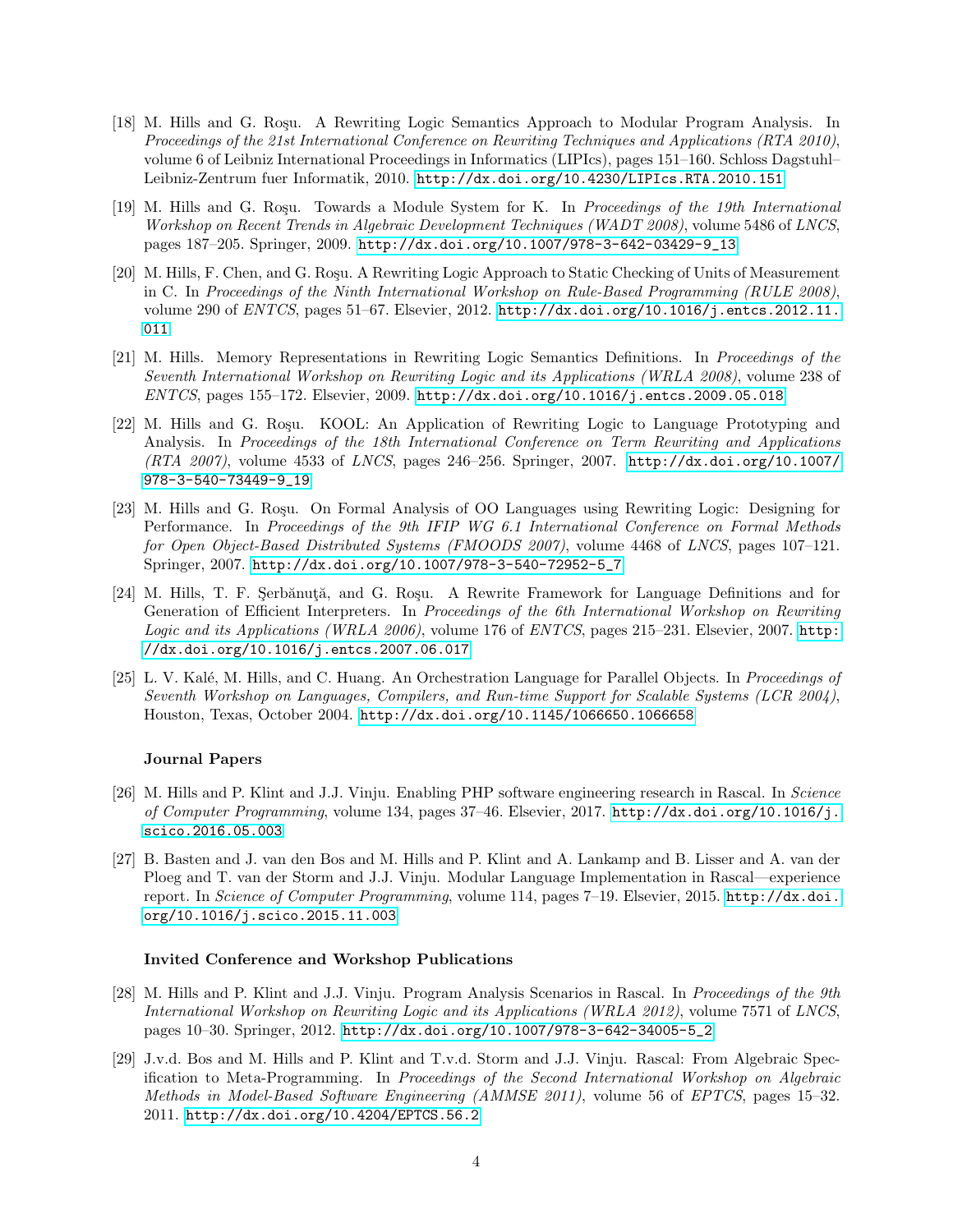#### Books and Book Chapters

- [30] Talcott, C., Ananieva, S., Bae, K., Combemale, B., Heinrich, R., Hills, M., Khakpour, N., Reussner, R., Rumpe, B., Scandurra, P., Vangheluwe, H., Durán, F., and Zschaler, S. Foundations. In Heinrich, R., Durán, F., Talcott, C., and Zschaler, S., editors, *Composing Model-Based Analysis Tools*, chapter 2, pages 9–37. 2021. Springer. [https://doi.org/10.1007/978-3-030-81915-6\\_2](https://doi.org/10.1007/978-3-030-81915-6_2)
- [31] Talcott, C., Ananieva, S., Bae, K., Combemale, B., Heinrich, R., Hills, M., Khakpour, N., Reussner, R., Rumpe, B., Scandurra, P., and Vangheluwe, H. Composition of Languages, Models, and Analyses. In Heinrich, R., Durán, F., Talcott, C., and Zschaler, S., editors, Composing Model-Based Analysis Tools, chapter 4, pages 45–70. 2021. Springer. [https://doi.org/10.1007/978-3-030-81915-6\\_4](https://doi.org/10.1007/978-3-030-81915-6_4)

#### Other Conference and Workshop Publications

- [32] J. Paterson and J. Adams and L. White and A. Csizmadia and D.C. Erdil and D. Foster and M. Hills and Z. Kazmi and K. Kuber and S. Nazir and M. Sakr and L. Stott Planning a Conceptual Framework Approach for Teaching Cloud Fundamentals (Abstract). In Proceedings of the 26th ACM Conference on Innovation and Technology in Computer Science Education, Working Group Reports (ITiCSE 2021), pages 605–606. 2021. <https://doi.org/10.1145/3456565.3461443>
- [33] J. Adams and B. Hainey and L. White and D. Foster and N. Hall and M. Hills and S. Hooshangi and K. Kuber and S. Nazir and M. Sakr and L. Stott and C. Taglienti Cloud Computing Curriculum: Developing Exemplar Modules for General Course Inclusion. In Proceedings of the Working Group Reports on Innovation and Technology in Computer Science Education (ITiCSE-WGR 2020), pages 151–172. 2020. <https://doi.org/10.1145/3437800.3439206>
- [34] M. Hills. Understanding Database Usage in PHP Systems: Current and Future Work. Appeared in the The Southeast Regional Programming Languages Seminar (SERPL 2019).
- [35] M. Davis and M. Hills. Escaping the Clone Zone: Java Runtime-Managed Snapshots, Current and Future Work Appeared in the The Southeast Regional Programming Languages Seminar (SERPL 2019).
- [36] M. Hills. Domain-Specific Languages for Program Analysis. Appeared in the Third International Workshop on Open and Original Problems in Software Language Engineering (OOPSLE 2015) Workshop Proceedings. <http://www.cs.ecu.edu/hillsma/publications/hills-2015-oopsle.pdf>
- [37] M. Hills. Capturing Programmer Intent with Extensible Annotation Systems. Abstract Submission Only, Appeared in the Second International Workshop on Open and Original Problems in Software Language Engineering (OOPSLE 2014) Workshop Proceedings.
- [38] M. Hills. Modular Language Specifications for Program Analysis. Abstract Submission Only, Appeared in the Workshop on Scalable Language Specification (SLS 2013) Workshop Proceedings. [http://www.](http://www.cs.ecu.edu/hillsma/publications/hills-2013-sls.pdf) [cs.ecu.edu/hillsma/publications/hills-2013-sls.pdf](http://www.cs.ecu.edu/hillsma/publications/hills-2013-sls.pdf)
- [39] M. Hills. Streamlining Policy Creation in Policy Frameworks. Abstract Submission Only, Appeared in the 21st International Workshop on Algebraic Development Techniques (WADT 2012) Pre-Proceedings. <http://www.cs.ecu.edu/hillsma/publications/hills-2012-wadt.pdf>
- [40] M. Hills and P. Klint and J.J. Vinju. KRunner: Linking Rascal with K. Abstract Submission Only, Appeared in the Second International Workshop on the K Framework and its Applications (K 2011) Pre-Proceedings. <http://www.cs.ecu.edu/hillsma/publications/hills-klint-vinju-2011-k.pdf>

#### Magazine and Newsletter Publications

[41] M. Hills and P. Klint and T.v.d. Storm and J.J. Vinju. A One-Stop Shop for Software Evolution Tool Construction. In ERCIM News 2012(88), 2012. [http://ercim-news.ercim.eu/en88/special/](http://ercim-news.ercim.eu/en88/special/a-one-stop-shop-for-software-evolution-tool-construction) [a-one-stop-shop-for-software-evolution-tool-construction](http://ercim-news.ercim.eu/en88/special/a-one-stop-shop-for-software-evolution-tool-construction)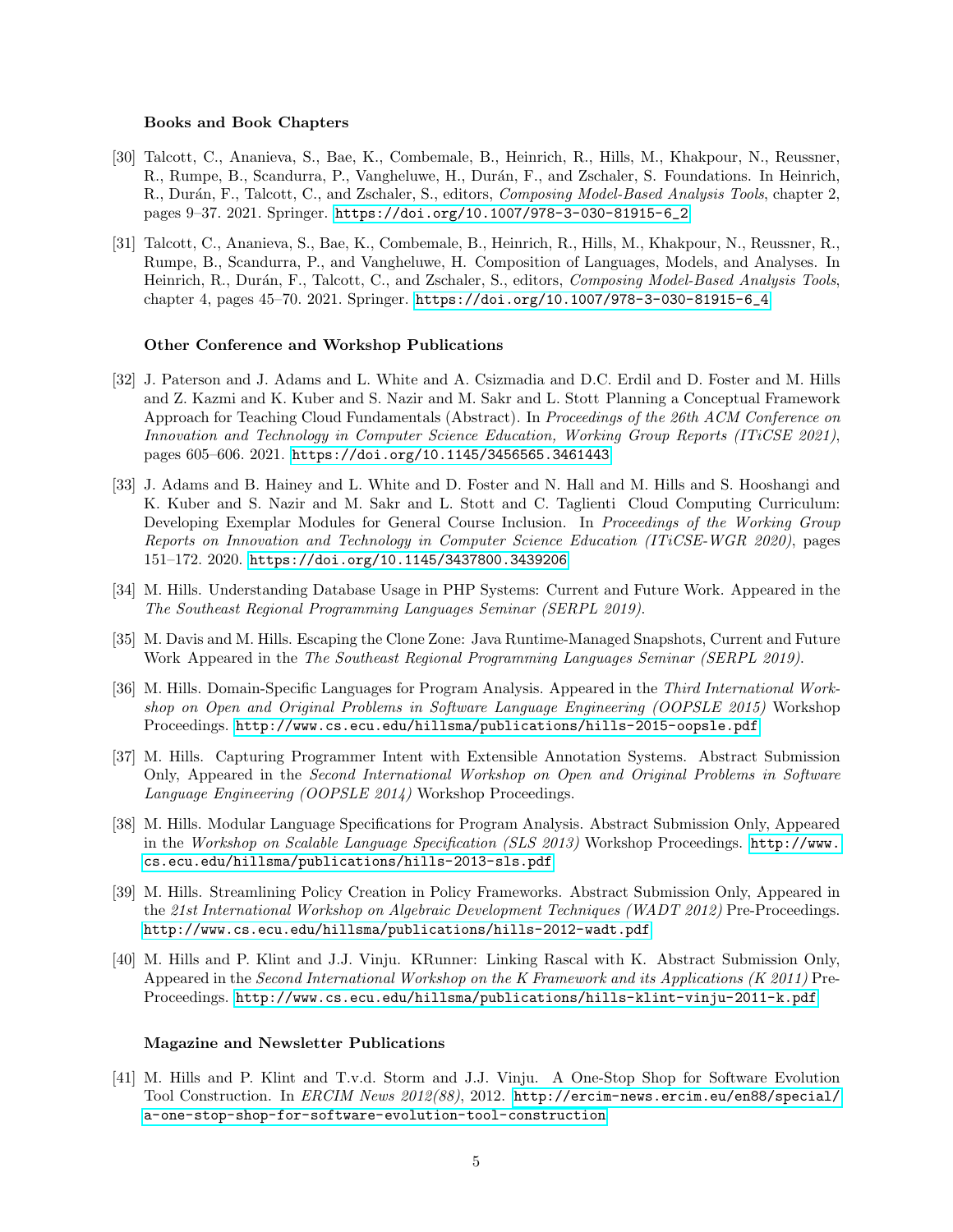#### Doctoral Dissertation

[42] M. Hills. A Modular Rewriting Approach to Language Design, Evolution and Analysis. Department of Computer Science, University of Illinois at Urbana-Champaign, December 2009. [http://hdl.handle.](http://hdl.handle.net/2142/14465) [net/2142/14465](http://hdl.handle.net/2142/14465)

#### Posters and Demonstrations

- [43] M. Hills. Rascal: A One-Stop-Shop for Meta-Programming. Presented at the 2014 Software Evolution Week—IEEE Conference on Software Maintenance, Reengineering and Reverse Engineering (CSMR-WCRE 2014).
- [44] M. Hills and G. Rosu. A Rewriting Approach to the Design and Evolution of Object-Oriented Languages. In the Companion to the 22nd Annual ACM SIGPLAN Conference on Object-Oriented Programming, Systems, Languages, and Applications (OOPSLA 2007), pages 827–828, 2007. [http://doi.acm.org/](http://doi.acm.org/10.1145/1297846.1297908) [10.1145/1297846.1297908](http://doi.acm.org/10.1145/1297846.1297908)
- [45] G. R. Patrick Meredith, Mark Hills. An Executable Rewriting Logic Semantics of K-Scheme. In Proceedings of the 2007 Workshop on Scheme and Functional Programming. Laval University, 2007. <http://www.cs.ecu.edu/hillsma/publications/meredith-hills-rosu-2007-scheme.pdf>
- [46] M. Hills and G. Rosu. A Rewriting Approach to the Design and Evolution of Object-Oriented Languages. Presented at the 21st European Conference on Object-Oriented Programming (ECOOP 2007) Poster Session, July 2007.

#### Doctoral Symposia

[47] M. Hills and G. Roşu. A Rewriting Approach to the Design and Evolution of Object-Oriented Languages. Technical Report Bericht-Nr. 2007-7, Fakultät IV - Elektrotechnik und Informatik, Technische Universität Berlin, 2007.

#### Technical Reports

- [48] M. Hills, F. Chen, and G. Roşu. Pluggable Policies for C. Technical Report UIUCDCS-R-2008-2931, Department of Computer Science, University of Illinois at Urbana-Champaign, 2008. [http://www.cs.](http://www.cs.ecu.edu/hillsma/publications/hills-chen-rosu-2008-tr.pdf) [ecu.edu/hillsma/publications/hills-chen-rosu-2008-tr.pdf](http://www.cs.ecu.edu/hillsma/publications/hills-chen-rosu-2008-tr.pdf)
- [49] P. Meredith, M. Hills, and G. Roşu. A K Definition of Scheme. Technical Report UIUCDCS-R-2007-2907, Department of Computer Science, University of Illinois at Urbana-Champaign, 2007. [http:](http://www.cs.ecu.edu/hillsma/publications/meredith-hills-rosu-2007-tr-b.pdf) [//www.cs.ecu.edu/hillsma/publications/meredith-hills-rosu-2007-tr-b.pdf](http://www.cs.ecu.edu/hillsma/publications/meredith-hills-rosu-2007-tr-b.pdf)
- [50] P. Meredith, M. Hills, and G. Rosu. A Formal Rewriting Logic Semantic Definition of Scheme. Technical Report UIUCDCS-R-2007-2877, Department of Computer Science, University of Illinois at Urbana-Champaign, 2007. <http://hdl.handle.net/2142/11368>
- [51] M. Hills and G. Roşu. A Rewriting Based Approach to OO Language Prototyping and Design. Technical Report UIUCDCS-R-2006-2786, University of Illinois at Urbana-Champaign, 2006. [http://www.cs.](http://www.cs.ecu.edu/hillsma/publications/hills-rosu-2006-tr-b.pdf) [ecu.edu/hillsma/publications/hills-rosu-2006-tr-b.pdf](http://www.cs.ecu.edu/hillsma/publications/hills-rosu-2006-tr-b.pdf)
- [52] M. Hills and G. Roşu. KOOL: A K-based Object-Oriented Language. Technical Report UIUCDCS-R-2006-2779, University of Illinois at Urbana-Champaign, 2006. [http://www.cs.ecu.edu/hillsma/](http://www.cs.ecu.edu/hillsma/publications/hills-rosu-2006a-tr.pdf) [publications/hills-rosu-2006a-tr.pdf](http://www.cs.ecu.edu/hillsma/publications/hills-rosu-2006a-tr.pdf)
- [53] F. Chen, M. Hills, and G. Rosu. A Rewrite Logic Approach to Semantic Definition, Design and Analysis of Object-Oriented Languages. Technical Report UIUCDCS-R-2006-2702, Department of Computer Science, University of Illinois at Urbana-Champaign, 2006. [http://www.cs.ecu.edu/hillsma/](http://www.cs.ecu.edu/hillsma/publications/chen-hills-rosu-2006-tr.pdf) [publications/chen-hills-rosu-2006-tr.pdf](http://www.cs.ecu.edu/hillsma/publications/chen-hills-rosu-2006-tr.pdf)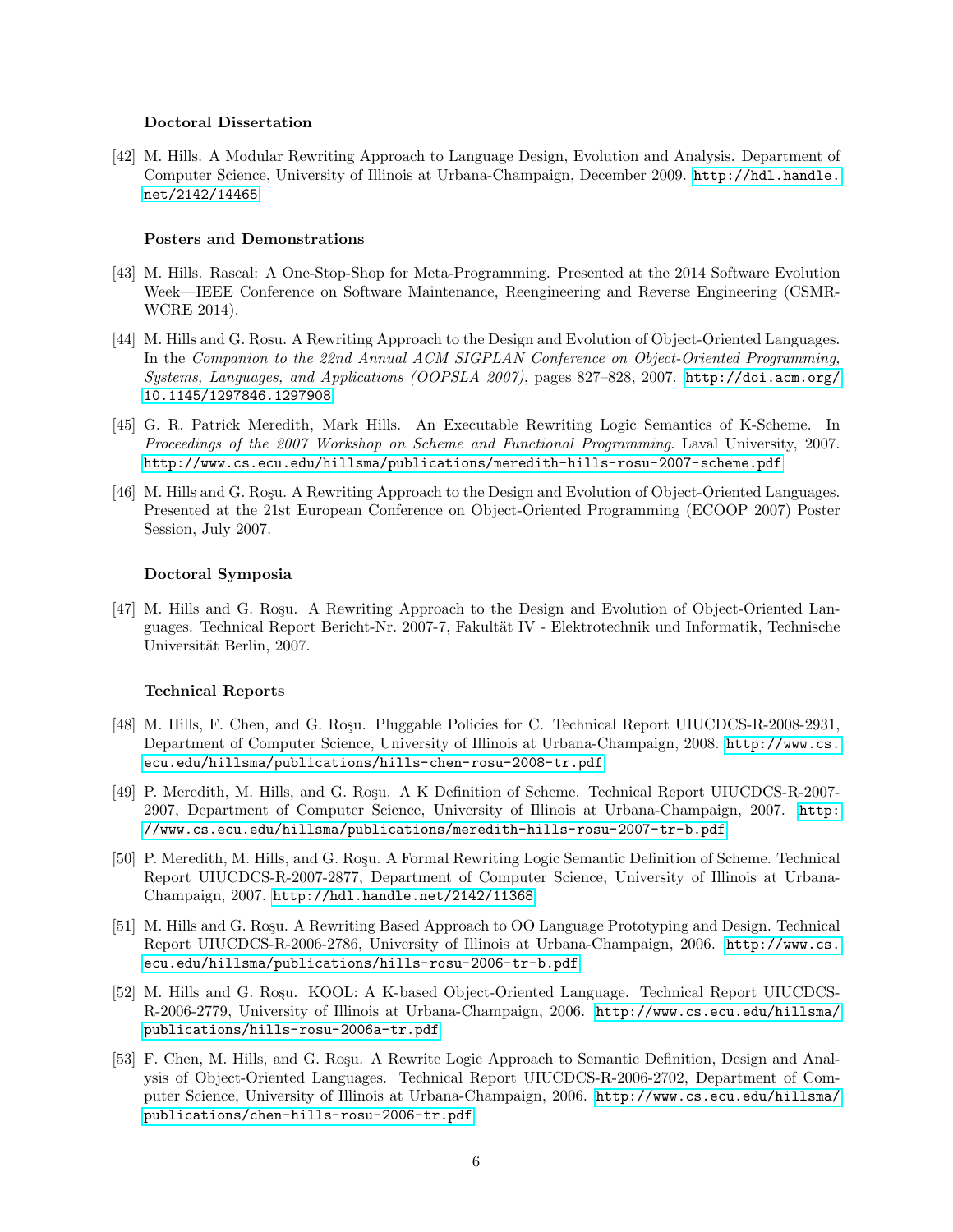- [54] M. d'Amorim, M. Hills, F. Chen, and G. Rosu. Automatic and Precise Dimensional Analysis. Technical Report UIUCDCS-R-2005-2668, Department of Computer Science, University of Illinois at Urbana-Champaign, 2005. [http://www.cs.ecu.edu/hillsma/publications/](http://www.cs.ecu.edu/hillsma/publications/damorim-hills-chen-rosu-2005-tr.pdf) [damorim-hills-chen-rosu-2005-tr.pdf](http://www.cs.ecu.edu/hillsma/publications/damorim-hills-chen-rosu-2005-tr.pdf)
- [55] M. Hills, T. B. Aktemur, and G. Roşu. An Executable Semantic Definition of the Beta Language using Rewriting Logic. Technical Report UIUCDCS-R-2005-2650, Department of Computer Science, University of Illinois at Urbana-Champaign, 2005. [http://www.cs.ecu.edu/hillsma/publications/](http://www.cs.ecu.edu/hillsma/publications/hills-aktemur-rosu-2005-tr.pdf) [hills-aktemur-rosu-2005-tr.pdf](http://www.cs.ecu.edu/hillsma/publications/hills-aktemur-rosu-2005-tr.pdf)

# FUNDED GRANTS

- "REU Site: Software and Data Analytics". Funded by National Science Foundation. Role: co-PI. Period: March 1, 2021 to February 29, 2024. Amount funded: \$381, 268.
- "IUSE/PFE:RED: From Programmers to Professional Software Engineers". Funded by National Science Foundation. Role: Senior Personnel. Period: July 1, 2017 to June 30, 2022. Amount funded: \$2, 000, 000.
- Travel Award, 26th ACM Joint European Software Engineering Conference and Symposium on the Foundations of Software Engineering (ESEC/FSE 2018). Amount funded: \$1, 000.
- "Recreational Boating Data Acquisition through Crowdsourcing: A Complementary Prototype to the National Recreational Boating Safety Survey". Funded by National Safe Boating Council and United States Coast Guard. Role: Co-Investigator. Period: October 1, 2017 to September 30, 2018. Amount funded: \$64, 000.
- "Evaluating Alternatives to Traditional Probability Based Survey Techniques for Unregistered Boater Data Capture". Funded by American Canoe Association and United States Coast Guard. Role: Co-Investigator. Period: October 1, 2017 to September 30, 2018. Amount funded: \$79, 250.
- "Developing a 21st Century Intelligence Assistance Platform for Education and Health". Internal interdisciplinary grant funded by East Carolina University. Role: Co-Investigator. Period: July 1, 2017 to June 30, 2018. Amount funded: \$13, 338.
- "REU Site: Software Testing and Analytics". Funded by National Science Foundation. Role: Faculty Mentor. Period: April 1, 2016 to March 31, 2019. Amount funded: \$359, 838.
- "REU Site: Software Testing–Foundations, Tools and Applications". Funded by National Science Foundation. Role: Faculty Mentor. Period: April 1, 2013 to March 31, 2016. Amount funded: \$358, 676.
- "Research RoadMap". Funded by North Carolina Library Services and Technology Act (LSTA). Role: co-PI. Period: July 1, 2014 to June 30, 2015. Amount funded: \$18, 038.

# PRESENTATIONS

- "Introducing DevOps Techniques in a Software Construction Class", 32nd IEEE Conference on Software Engineering Education and Training (CSEE&T 2020), November 2020.
- "Continuous Integration and Delivery in Student Projects", Google Faculty Institute 2020, September 2020.
- "Understanding Database Usage in PHP Systems: Current and Future Work", The Southeast Regional Programming Languages Seminar (SERPL 2019), May 2019.
- "Supporting Analysis of SQL Queries in PHP AiR", 17th IEEE International Working Conference on Source Code Analysis and Manipulation (SCAM 2017), Engineering Track, September 2017.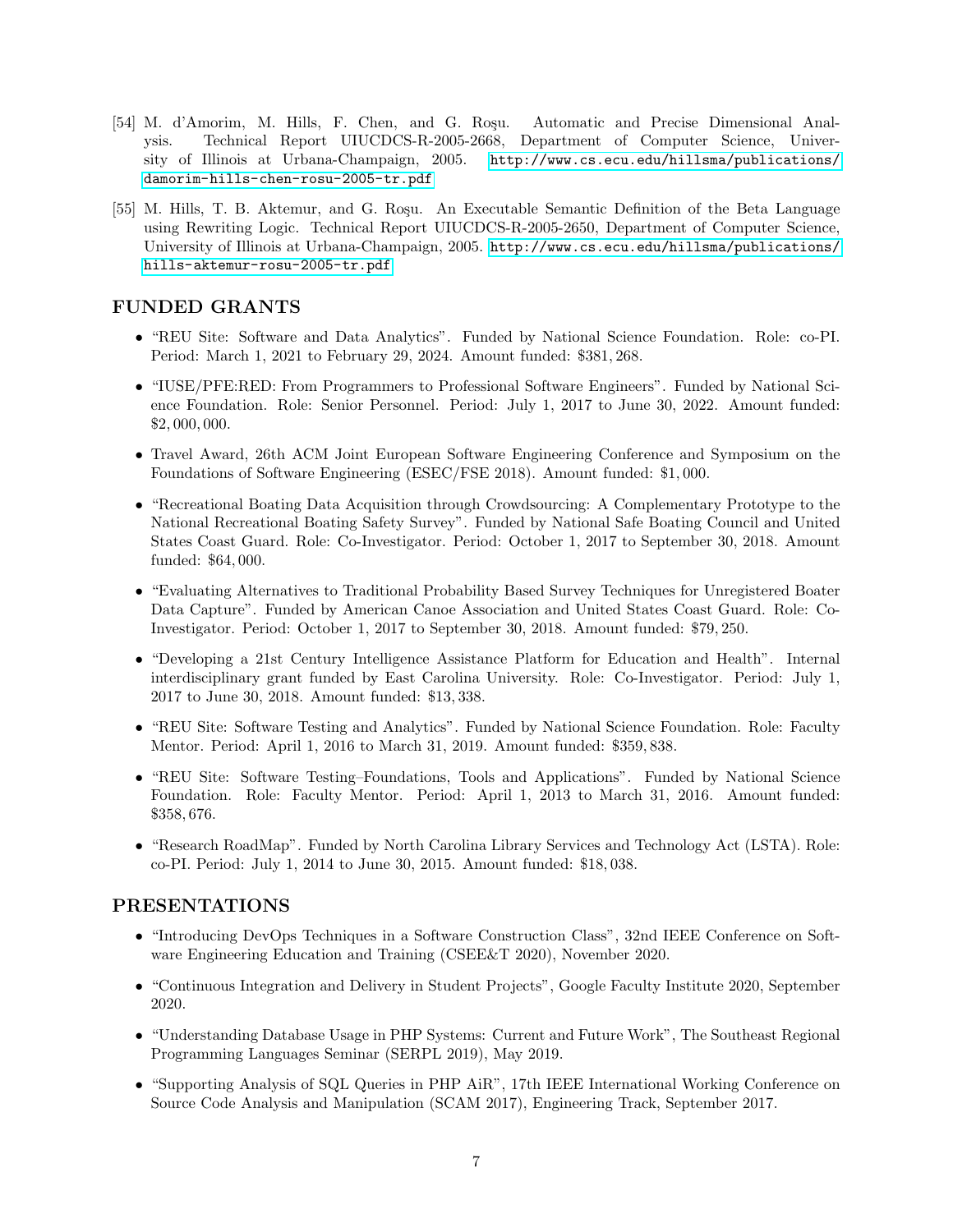- "Meta-Programming for Program Analysis & Comprehension", ABB Corporate Research, April 2017.
- "Query Construction Patterns in PHP", 24th IEEE International Conference on Software Analysis, Evolution, and Reengineering (SANER 2017), ERA Track, February 2017.
- "Navigating the WordPress Plugin Landscape", 24th IEEE International Conference on Program Comprehension (ICPC 2016), May 2016.
- "Variable Feature Usage Patterns in PHP", 30th IEEE/ACM International Conference on Automated Software Engineering (ASE 2015), November 2015.
- "Supporting PHP Dynamic Analysis in PHP AiR", 13th International Workshop on Dynamic Analysis (WODA 2015), October 2015.
- "Program Analysis and Transformation with Rascal" (tutorial given jointly with Paul Klint and Jurgen J. Vinju), 36th Annual ACM SIGPLAN Conference on Programming Language Design and Implementation (PLDI 2015), June 2015.
- "Evolution of Dynamic Feature Usage in PHP", 22nd IEEE International Conference on Software Analysis, Evolution, and Reengineering (SANER 2015), ERA Track, March 2015.
- "Domain-Specific Languages for Program Analysis", Third International Workshop on Open and Original Problems in Software Language Engineering (OOPSLE 2015), March 2015.
- "Static, Lightweight Includes Resolution for PHP", 29th IEEE/ACM International Conference on Automated Software Engineering (ASE 2014), September 2014.
- "Streamlining Control-Flow Graph Construction with DCFlow", 7th International Conference on Software Language Engineering (SLE 2014), September 2014.
- "PHP AiR: Analyzing PHP Systems with Rascal", 2014 Software Evolution Week—IEEE Conference on Software Maintenance, Reengineering and Reverse Engineering (CSMR-WCRE 2014), February 2014.
- "Capturing Programmer Intent with Extensible Annotation Systems", Second International Workshop on Open and Original Problems in Software Language Engineering (OOPSLE 2014), February 2014.
- "An Empirical Study of PHP Feature Usage: A Static Analysis Perspective", 22nd International Symposium on Software Testing and Analysis (ISSTA 2013), July 2013.
- "Enabling PHP Software Engineering Research in Rascal", 4th International Workshop on Academic Software Development Tools and Techniques (WASDeTT-4), July 2013.
- "Modular Language Specifications for Program Analysis", Workshop on Scalable Language Specification (SLS 2013), June 2013.
- "Rascal: A One-Stop-Shop for Program Analysis and Transformation", Software Engineering & Technology Seminar, Eindhoven University of Technology, November 2012.
- "Meta-Language Support for Type-Safe Access to External Resources", 5th International Conference on Software Language Engineering (SLE 2012), September 2012.
- "Streamlining Policy Creation in Policy Frameworks", 21st International Workshop on Algebraic Development Techniques (WADT 2012), June 2012.
- "Scripting a Refactoring with Rascal and Eclipse", 5th Workshop on Refactoring Tools (WRT 2012), June 2012.
- "Program Analysis Scenarios in Rascal", 9th International Workshop in Rewriting Logic and its Applications (WRLA 2012), March 2012.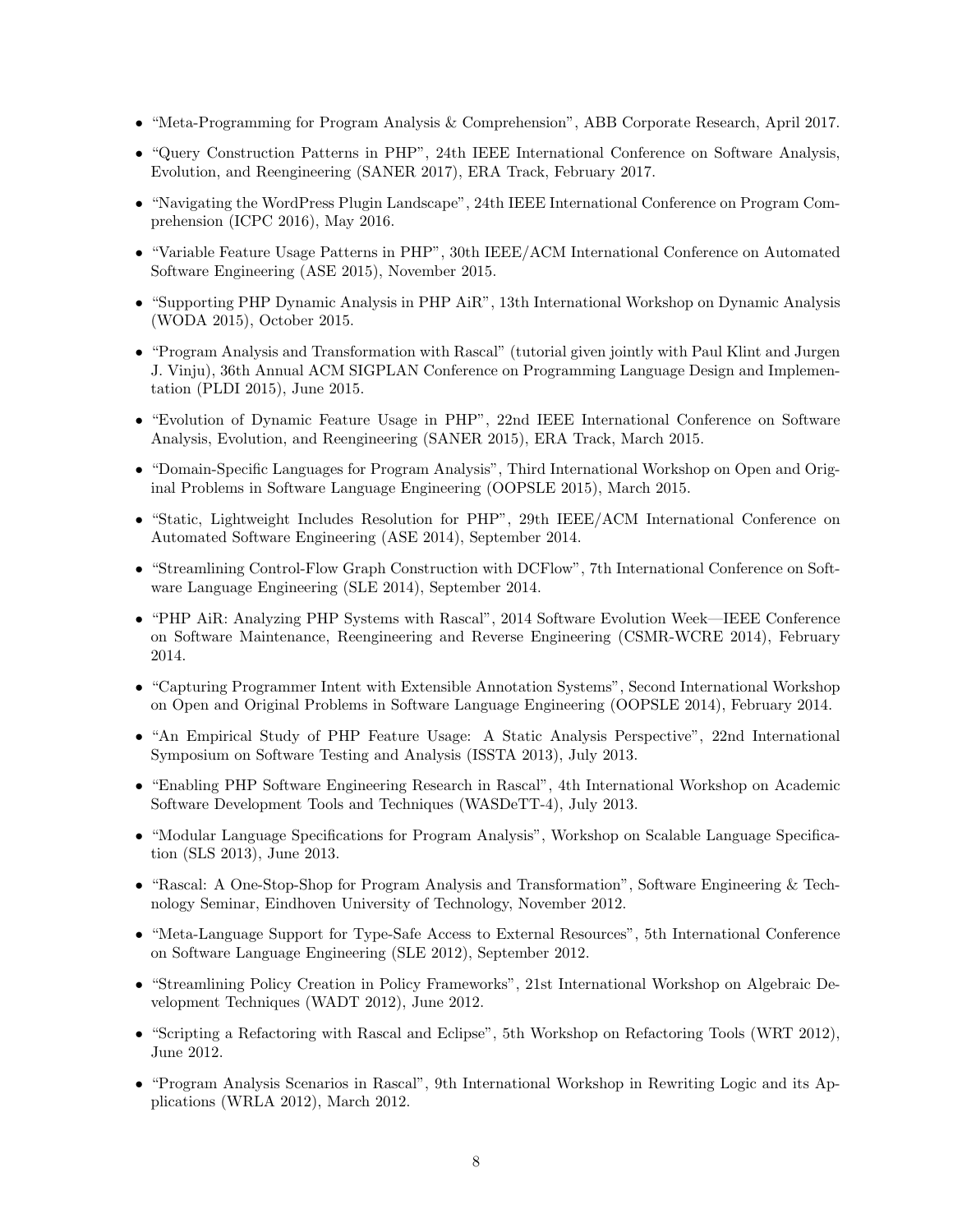- "KRunner: Linking Rascal with K", 2nd International Workshop on the K Framework and its Applications (K 2011), August 2011.
- "RLSRunner: Linking Rascal with K for Program Analysis", 4th International Conference on Software Language Engineering (SLE 2011), July 2011.
- "Rascal: From Algebraic Specification to Meta-Programming", 2nd Workshop on Algebraic Methods in Model-Based Software Engineering (AMMSE 2011), June 2011.
- "Building an IDE with Rascal", INRIA Devexp Workshop, May 2011.
- "A Rewriting Logic Semantics Approach to Modular Program Analysis", 21st International Conference on Rewriting Techniques and Applications (RTA 2010), July 2010.
- "A Rewriting Logic Approach to Static Checking of Units of Measurement in C", 9th International Workshop on Rule-Based Programming (RULE 2008), July 2008.
- "Towards a Module System for K", 19th International Workshop on Algebraic Development Techniques (WADT 2008), June 2008.
- "Memory Representations in Rewriting Logic Semantics Definitions", 7th International Workshop on Rewriting Logic and its Applications (WRLA 2008), March 2008 (Presentation created by Mark Hills, presented by Grigore Rosu in his absence)
- "A Rewriting Approach to the Design and Evolution of Object-Oriented Languages", 17th ECOOP Doctoral Symposium, July 2007.
- "KOOL: An Application of Rewriting Logic to Language Prototyping and Analysis", Rewriting Techniques and Applications (RTA 2007), June 2007.
- "On Formal Analysis of OO Languages using Rewriting Logic: Designing for Performance", 9th IFIP International Conference on Formal Methods for Open Object-Based Distributed Systems (FMOODS 07), June 2007.
- "Rewriting Logic Semantics", Midwest Society for Programming Languages and Systems (MSPLS), April 2006.

### PROFESSIONAL SERVICE

- PC Co-Chair, Doctoral Symposium, ICSME 2022
- PC Member, WRLA 2022
- Steering Committee Member, SCAM, 2018–2021
- PC Member, Artifact Evaluation Track, ICSME/SCAM/VISSOFT 2021
- PC Member, RENE Track, SCAM 2021
- Working Group Member, WG 5: Planning a Conceptual Framework Approach for Teaching Cloud Fundamentals, ITiCSE 2021
- PC Member, ACMSE 2021
- PC Member, RENE Track, SCAM 2020
- Working Group Member, WG 7: Cloud Computing Curriculum: Developing Exemplar Modules for General Course Inclusion, ITiCSE 2020
- PC Member, Research Track, SCAM 2019
- PC Co-Chair, Research Track, SCAM 2018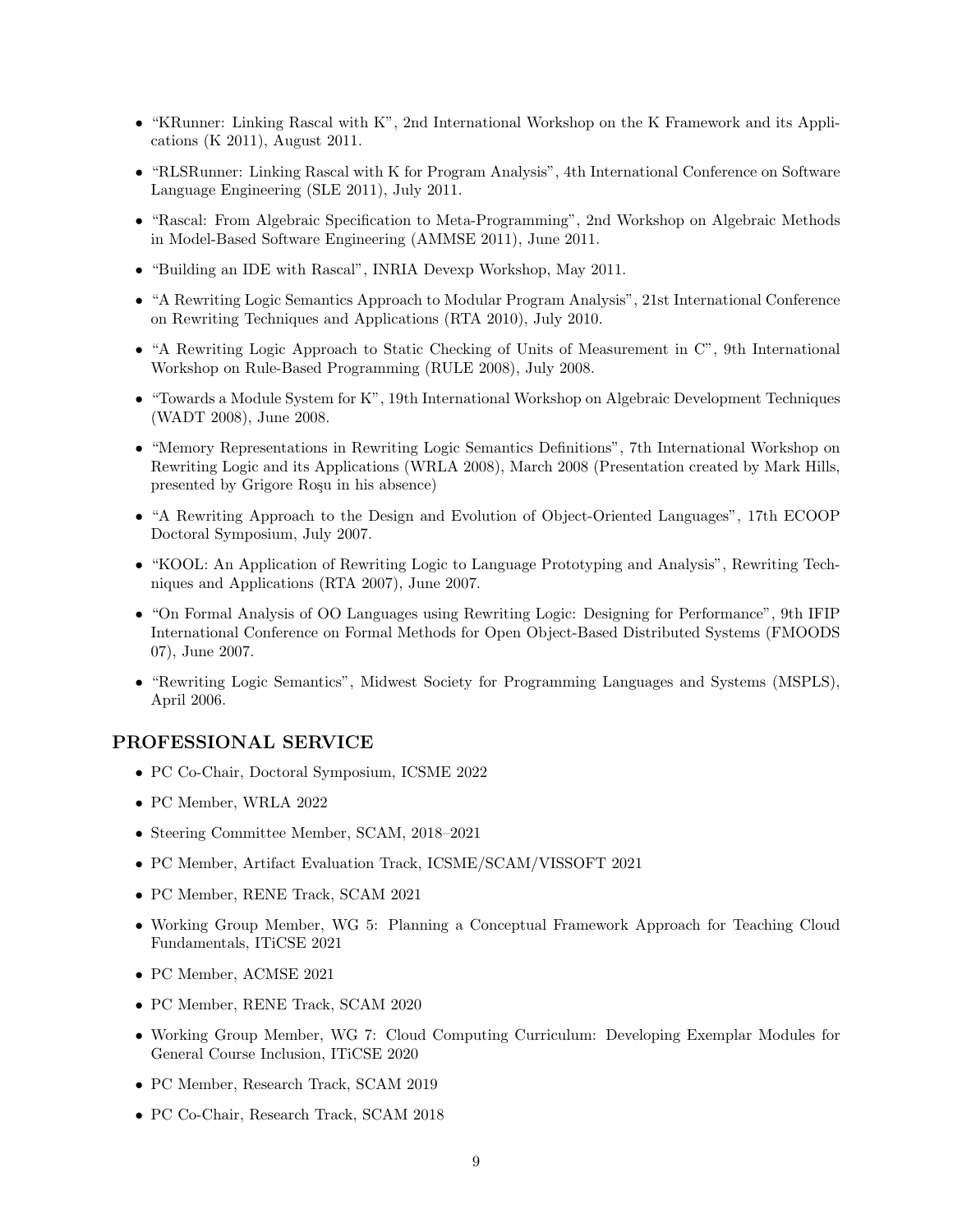- Student Volunteer Co-Chair, ASE 2017
- Member, Doctoral Symposium PC and Panel, ASE 2017
- PC Member, AST 2017
- PC Member, CSMR-WCRE 2014 Tool Demonstration Track
- PC Member, CALCO-Tools 2013
- PC Member, FMOODS & FORTE 2012
- PC Chair, K 2011
- Student member of UIUC Department of Computer Science Admissions committee for 2009 admissions
- Organizational Co-chair, AMAST 2008
- PC Chair, 2008 ECOOP Doctoral Symposium and PhD Students Workshop
- Member of UIUC Department of Computer Science GradStudy committee (2005–2007)
- Organized the local programming languages seminar and reading group (2004–2007)
- Organized the April 2006 meeting of the Midwest Society for Programming Languages and Systems at UIUC (April 2006)
- Reviewed submissions for the following workshops and conferences:
	- 23rd Asia-Pacific Software Engineering Conference (ASPEC 2016)
	- 30th IEEE/ACM International Conference on Automated Software Engineering (ASE 2015)
	- Tools Track, 18th European Conference on Software Maintenance and Reengineering and 21st Working Conference on Reverse Engineering (CSMR/WCRE 2014 Tools Track)
	- Tools Track, 5th Conference on Algebra and Coalgebra in Computer Science (CALCO-Tools 2013)
	- 15th International Symposium on Symbolic and Numeric Algorithms for Scientific Computing (SYNASC 2013)
	- 22nd International Conference on Compiler Construction (CC 2013)
	- 28th IEEE International Conference on Software Maintenance (ICSM 2012)
	- IFIP International Conference on Formal Techniques for Distributed Systems, Joint International Conference: 14th Formal Methods for Open Object-Based Distributed Systems and 32nd Formal Techniques for Networked and Distributed Systems (FMOODS & FORTE 2012)
	- 2nd International Workshop on the K Framework and its Applications (K 2011)
	- 8th International Conference on Rewriting Logic and its Applications (WRLA 2010)
	- 11th International ACM SIGPLAN Symposium on Principles and Practice of Declarative Programming (PPDP 2009)
	- Tools Track, 3rd Conference on Algebra and Coalgebra in Computer Science (CALCO-Tools 2009)
	- 10th International Conference on Distributed Computing and Networking (ICDCN 2009)
	- 12th International Conference on Algebraic Methodology and Software Technology (AMAST 2008)
	- 2008 ECOOP Doctoral Symposium and PhD Student Workshop
	- 8th Workshop on Runtime Verification (RV 2008)
	- 7th International Workshop on Rewriting Logic and its Applications (WRLA 2008)
	- 2nd Conference on Algebra and Coalgebra in Computer Science (CALCO 2007)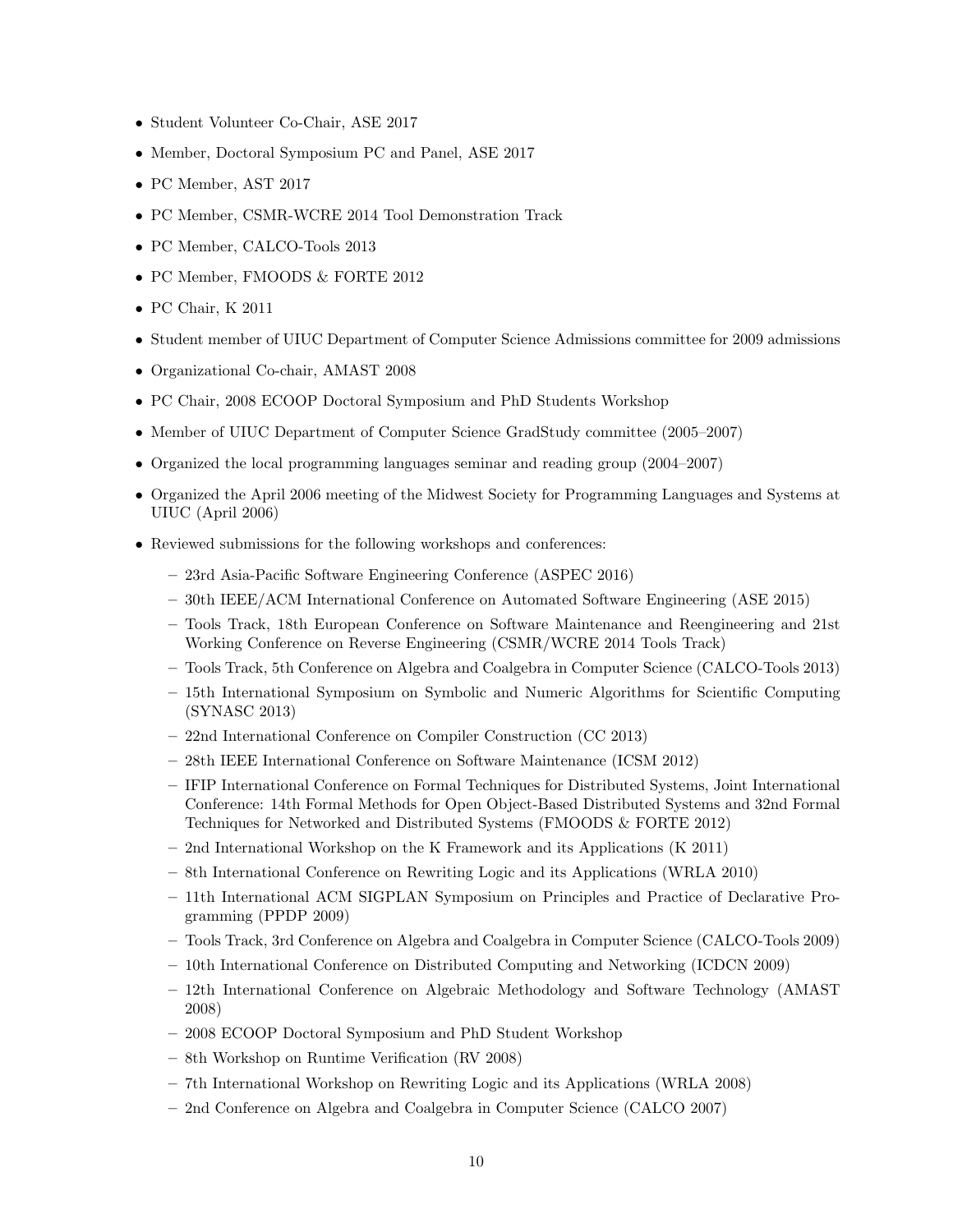- 9th IFIP International Conference on Formal Methods for Open Object-Based Distributed Systems (FMOODS 2007)
- Structural Operational Semantics 2007 (SOS 2007)
- International Symposium on Logic-based Program Synthesis and Transformation (LOPSTR 2006)
- 6th International Workshop on Rewriting Logic and its Applications (WRLA 2006)
- 12th International Conference on Logic for Programming, Artificial Intelligence and Reasoning (LPAR 2005)
- ACM SIGPLAN 2005 Conference on Programming Language Design and Implementation (PLDI 2005)
- Reviewed submissions for the following journals:
	- ACM Transactions on Software Engineering and Methodology
	- Computer Languages, Systems & Structures
	- IET Software
	- Journal of Logic and Algebraic Programming
	- Journal of Software: Evolution and Process
	- Journal of Systems and Software
	- Journal of Theoretical Computer Science
	- Science of Computer Programming
	- Software and Systems Modeling
	- Software: Practice and Experience
- Member of ACM (special interest groups: SIGPLAN, SIGSOFT, SIGCSE, SIGLOG), IEEE Computer Society, and EAPLS

# AWARDS AND HONORARIES

- Named to first Google Cloud Faculty Expert cohort, Spring 2020.
- ECU College of Engineering and Technology Teaching Innovation Fellow, Spring 2019.
- Recipient, BB&T Active Learning and Leadership Development Incentive Grant Program, Spring 2019.
- Recipient, Excellent Teaching Assistant Award, Department of Computer Science, UIUC, 2005 (for Fall 2004).
- Computer Science Department Fellow, Department of Computer Science, UIUC, 2003.

### TEACHING EXPERIENCE

- East Carolina University, Undergraduate Courses
	- Cloud Computing (Spring 2021, Spring 2022)
	- Ethical and Professional Issues in Computer Science (Spring 2018)
	- Mobile Computing (Fall 2017, Summer 2019, Summer 2020, Summer 2021)
	- Organization of Programming Languages (Fall 2013)
	- Software Engineering I (Fall 2015, Fall 2016, Fall 2018, Fall 2019, Spring 2020, Fall 2020, Fall 2021)
	- Software Engineering II (Spring 2016, Spring 2019, Spring 2020)
- East Carolina University, Graduate Courses